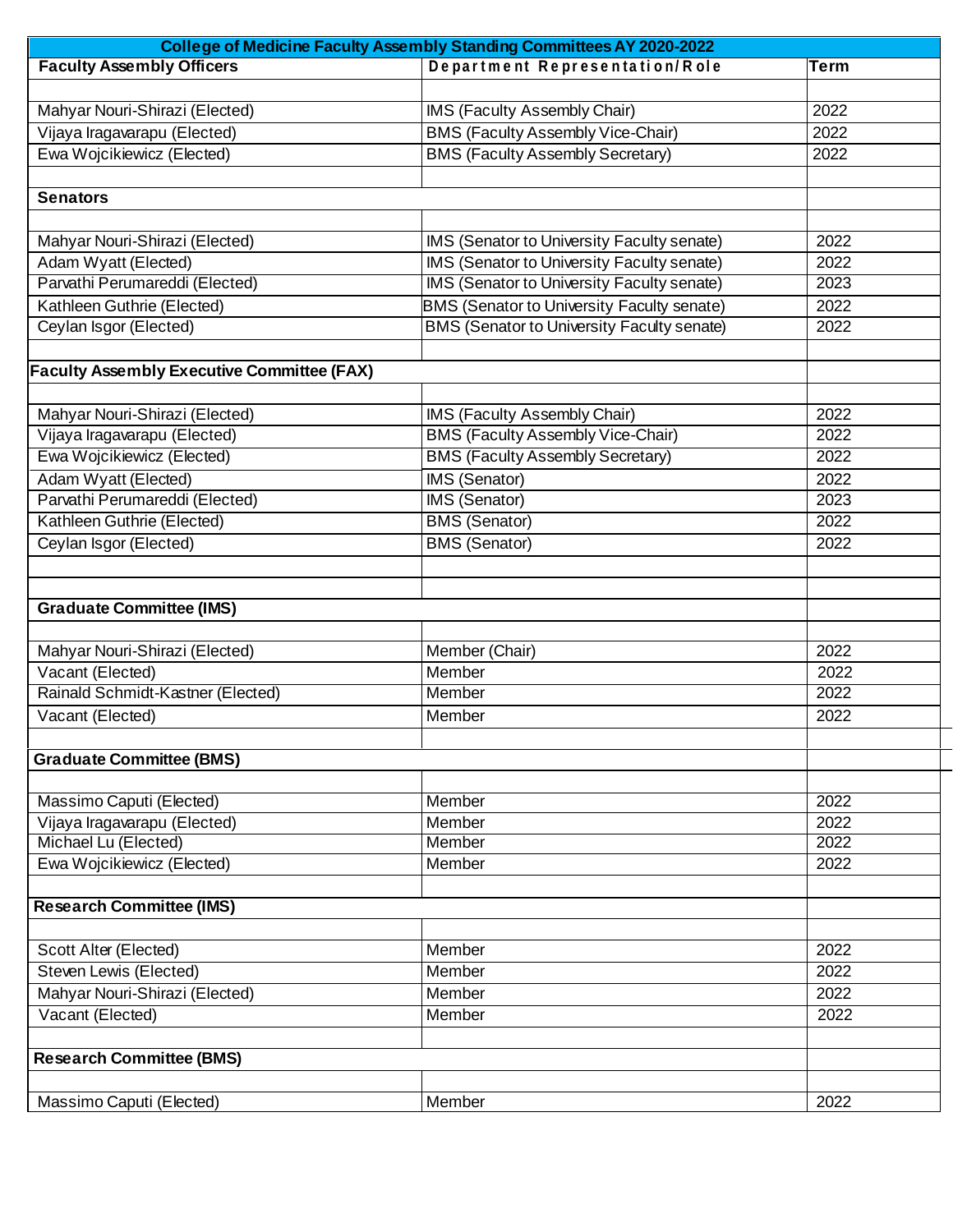| Michael Lu (Elected)                                        | Member                                                   | 2022              |  |  |
|-------------------------------------------------------------|----------------------------------------------------------|-------------------|--|--|
| Larry Toll (Elected)                                        | Member                                                   | 2022              |  |  |
| Jianning Wei (Elected)                                      | Member                                                   | 2022              |  |  |
|                                                             |                                                          |                   |  |  |
| <b>Promotion &amp; Tenure Committee (IMS)</b>               |                                                          |                   |  |  |
|                                                             |                                                          |                   |  |  |
| Charles H. Hennekens (Elected)                              | Member                                                   | 2022              |  |  |
| Vacant (Elected)                                            | Member                                                   | 2022              |  |  |
| Mahyar Nouri-Shirazi (Elected)                              | Member                                                   | 2022              |  |  |
| Jang-Yen Wu (Elected)                                       | Member (Vice Chair)                                      | 2022              |  |  |
|                                                             |                                                          |                   |  |  |
| <b>Promotion &amp; Tenure Committee (BMS)</b>               |                                                          |                   |  |  |
|                                                             |                                                          |                   |  |  |
| Kathleen Guthrie (Elected)                                  | Member                                                   | 2022              |  |  |
| Vijaya Iragavarapu (Elected)                                | Member                                                   | 2022              |  |  |
| Ning Quan (Elected)                                         | Member                                                   | 2022              |  |  |
| <b>Howard Prentice (Elected)</b>                            | Member (Chair)                                           | 2022              |  |  |
|                                                             |                                                          |                   |  |  |
| <b>Sustained Performance Evaluation (IMS)</b>               |                                                          |                   |  |  |
|                                                             |                                                          |                   |  |  |
| <b>Christopher Beetle (Elected)</b>                         | Member                                                   | 2022              |  |  |
| Vacant (Elected)                                            | Member                                                   | 2022              |  |  |
| Jang-Yen Wu (Elected)                                       | Member                                                   | 2022              |  |  |
|                                                             |                                                          |                   |  |  |
| <b>Sustained Performance Evaluation (BMS)</b>               |                                                          |                   |  |  |
|                                                             |                                                          |                   |  |  |
| Kathleen Guthrie (Elected)                                  | Member                                                   | 2022              |  |  |
| Vacant (Elected)                                            | Member                                                   | 2022              |  |  |
| <b>Howard Prentice (Elected)</b>                            | Member                                                   | 2022              |  |  |
|                                                             |                                                          |                   |  |  |
|                                                             |                                                          |                   |  |  |
| <b>COM Curriculum Committee (COMCC)</b>                     |                                                          |                   |  |  |
|                                                             |                                                          |                   |  |  |
| Lawrence Brickman (Elected)                                 | <b>Clerkship Director</b>                                | 2022              |  |  |
| Joanna Drowos (Elected)                                     | <b>Clerkship Director</b>                                | $\overline{2022}$ |  |  |
| Peter Holland (Elected)                                     |                                                          |                   |  |  |
|                                                             | <b>Clerkship Director</b><br><b>Course Director</b>      | 2022              |  |  |
| Vijaya Iragavarapu (Elected)                                | <b>Course Director</b>                                   | 2022              |  |  |
| Mahyar Nouri-Shirazi (Elected)                              |                                                          | 2022              |  |  |
| Parvathi Perumareddi (Elected)                              | <b>Course Director</b>                                   | 2022              |  |  |
| Lisa Clayton (Elected)                                      | Member-at-Large                                          | 2022              |  |  |
| Ewa Wojcikiewicz (Elected)                                  | Member-at-Large                                          | 2023              |  |  |
| Michelle Lizotte-Waniewski (Appointed)                      | Lead Basic Science Course Director                       |                   |  |  |
| Lisa Martinez (Appointed)                                   | Lead Clinical Science Course Dir/Chair                   | 2022              |  |  |
| Jennifer Foster (Appointed)                                 |                                                          |                   |  |  |
| Suzanne Weiner (Appointed)                                  | Director Year 3/Vice Chair                               | 2022              |  |  |
|                                                             | Director Year 4                                          |                   |  |  |
| Latanya Benjamin (Appointed)                                | <b>CCC Thread Director</b>                               |                   |  |  |
| Elizabeth Gundersen (Appointed)                             | <b>EPP Thread Director</b>                               |                   |  |  |
| Joseph Ouslander (Appointed)                                | <b>GHA Thread Director (Interim)</b>                     |                   |  |  |
| Anita Fernander (Appointed)<br>Ewa Wojcikiewicz (Appointed) | <b>DIS Thread Director</b><br><b>LLD Thread Director</b> |                   |  |  |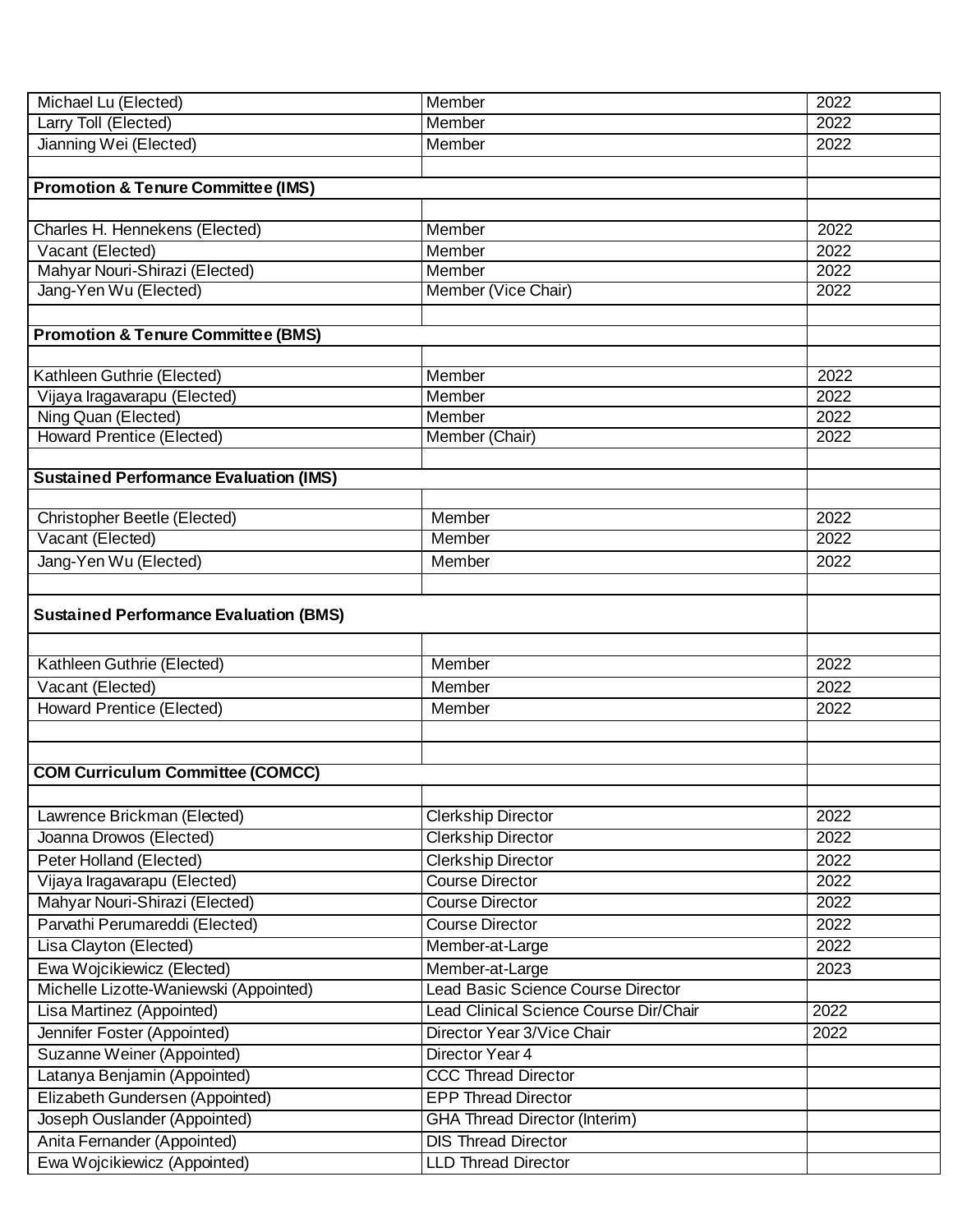| <b>OPEN</b> (Appointed)                                            | M1 Student Representative                                            |      |
|--------------------------------------------------------------------|----------------------------------------------------------------------|------|
| Sarah Cole (Appointed)                                             | M2 Student Representative                                            |      |
| Ahmed Noor (Appointed)                                             | M3 Student Representative                                            |      |
| Katherine Acosta (Appointed)                                       | M4 Student Representative                                            |      |
| Mavis Brown (Appointed)                                            | Director of the Office of Medical Education                          |      |
| <b>Christine Clevenger (Appointed)</b>                             | <b>Educational Technology Representative</b>                         |      |
| Michelle Keba (Appointed)                                          | Library Representative                                               |      |
| Michelle Keba (Appointed)                                          | Learning Resources Subcommittee Chair                                |      |
| Adam Wyatt (Appointed)                                             | <b>CIPEC Subcommittee Chair</b>                                      | 2022 |
| George Luck (Appointed)                                            | <b>Simulation Center Representative</b>                              |      |
| Adam Wyatt (Appointed)                                             | Director of OPEA                                                     |      |
| Mario Jacomino (Appointed)                                         | <b>IPE Associate Director</b>                                        |      |
| Suzanne Bertollo (Appointed, Non-Voting)                           | <b>Assistant Dean for Medical Education</b>                          |      |
| Jennifer Caceres (Appointed, Non-Voting)                           | Senior Assoc Dean for Student Affairs and<br>Admissions              |      |
| Mark Di Corcia (Appointed, Non-Voting)                             | <b>Assistant Dean for Medical Education</b>                          |      |
| Elizabeth Gundersen (Appointed, Non-<br>Voting)                    | <b>Assistant Dean for Student Affairs</b>                            |      |
| Sarah Wood (Appointed, Non-Voting)                                 | Senior Assoc Dean for Medical Education                              |      |
|                                                                    |                                                                      |      |
| Curriculum Integration and Program Evaluation Subcommittee (CIPEC) |                                                                      |      |
|                                                                    |                                                                      | 2022 |
| Adam Wyatt (Appointed)<br>Vijaya Iragavarapu (Appointed)           | Director of OPEA (CIPEC Chair)<br>Course Director (CIPEC Vice Chair) | 2022 |
| Lisa Martinez (Elected)                                            | <b>COMCC Chair</b>                                                   | 2022 |
| Jennifer Foster (Elected)                                          | <b>COMCC Vice Chair</b>                                              | 2022 |
| Michelle Lizotte-Waniewski (Appointed)                             | Lead Basic Science Course Director                                   |      |
| Lisa Martinez (Appointed)                                          | <b>Lead Clinical Science Course Director</b>                         |      |
| Peter Averkiou (Appointed)                                         | <b>Course Director</b>                                               |      |
| Latanya Benjamin (Appointed)                                       | <b>Course Director</b>                                               |      |
| Steven Lewis (Appointed)                                           | <b>Course Director</b>                                               |      |
| Michelle Lizotte-Waniewski (Appointed)                             | <b>Course Director</b>                                               |      |
| Lisa Martinez (Appointed)                                          | Course Director                                                      |      |
| Mahyar Nouri-Shirazi (Appointed)                                   | <b>Course Director</b>                                               |      |
| Parvathi Perumareddi (Appointed)                                   | <b>Course Director</b>                                               |      |
| Rainald Schmidt-Kastner (Appointed)                                | <b>Course Director</b>                                               |      |
| Vijaya Iragavarapu (Appointed)                                     | <b>Course Director</b>                                               |      |
| Ewa Wojcikiewicz (Appointed)                                       | <b>Course Director</b>                                               |      |
| <b>OPEN (PT)</b>                                                   | <b>Course Director</b>                                               |      |
| Jennifer Foster (Appointed)                                        | Year 3 Director                                                      |      |
| Suzanne Weiner (Appointed)                                         | Year 4 Director                                                      |      |
| Lawrence Brickman (Appointed)                                      | <b>Clerkship Director</b>                                            |      |
| Nisha Bubna (Appointed)                                            | <b>Clerkship Director</b>                                            |      |
| Joanna Drowos (Appointed)                                          | <b>Clerkship Director</b>                                            |      |
| Jennifer Foster (Appointed)                                        | <b>Clerkship Director</b>                                            |      |
| Peter Holland (Appointed)                                          | <b>Clerkship Director</b>                                            |      |
| Robert Casey (Appointed)                                           | Clerkship Director (Interim)                                         |      |
| Latonya Benjamin (Appointed)                                       | <b>CCC Thread Director</b>                                           |      |
| Elizabeth Gundersen (Appointed)                                    | <b>EDD Thread Director</b>                                           |      |
|                                                                    |                                                                      |      |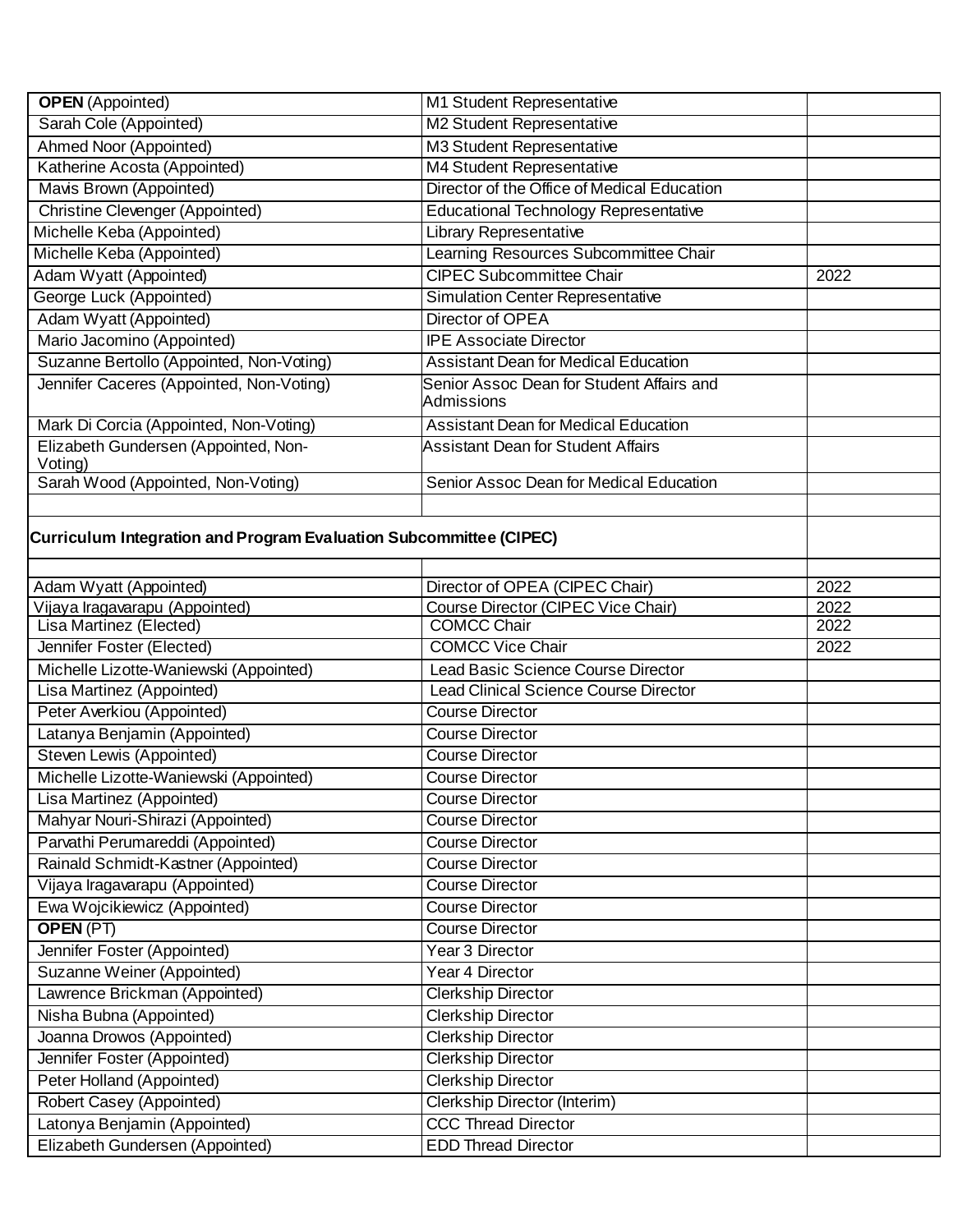| Joseph Ouslander (Appointed)                                            | <b>GHA Thread Director (Interim)</b>                           |      |
|-------------------------------------------------------------------------|----------------------------------------------------------------|------|
| Anita Fernander (Appointed)                                             | <b>DIS Thread Director</b>                                     |      |
| Ewa Wojcikiewicz (Appointed)                                            | <b>LLD Thread Director</b>                                     |      |
| Mavis Brown (Appointed)                                                 | Director of the OME                                            |      |
| Mario Jacomino (Appointed)                                              | <b>IPE Associate Director</b>                                  |      |
| <b>OPEN</b> (Appointed)                                                 | M1 Student Representative                                      |      |
| Sarah Cole (Appointed)                                                  | M2 Student Representative                                      |      |
| Ahmed Noor (Appointed)                                                  | <b>M3 Student Representative</b>                               |      |
| Katherine Acosta (Appointed)                                            | M4 Student Representative                                      |      |
| George Luck (Appointed)                                                 | Sim Center Representative                                      |      |
| Christine Clevenger (App, Non-Voting)                                   | <b>IT/Ed Tech Representative</b>                               |      |
| Michelle Keba (App, Non-Voting)                                         | Library Representative (Interim)                               |      |
| Marcelle Gornitsky (App, Non-Voting)                                    | <b>IT/Ed Tech Representative</b>                               |      |
| Suzanne Bertollo (App, Non-Voting)                                      | Asst. Dean for Medical Education                               |      |
| Jennifer Caceres (App, Non-Voting)                                      | Senior Assoc Dean for Student Affairs and<br><b>Admissions</b> |      |
| Mark Di Corcia (App, Non-Voting)                                        | Asst. Dean for Medical Education                               |      |
| Elizabeth Gundersen (App, Non-Voting)                                   | Asst. Dean for Student Affairs                                 |      |
| Sarah Wood (App, Non-Voting)                                            | Sr. Assoc Dean for Medical Education                           |      |
|                                                                         |                                                                |      |
| <b>Learning Resources Subcommittee (LRC)</b>                            |                                                                |      |
|                                                                         |                                                                |      |
| Michelle Keba Knecht (Appointed)                                        | Sr. Medical Librarian/Chair                                    | 2022 |
| Christine Clevenger (Appointed)                                         | <b>Educational Technology Coordinator/Vice</b><br>Chair        |      |
| Tiffany Follin (Appointed)                                              | <b>Medical Librarian</b>                                       |      |
| Jeff Clark (Appointed)                                                  | COM Asst. Dir of IT                                            |      |
| Marcelle Gornitsky (Appointed)                                          | <b>LMS Administrator</b>                                       |      |
| Michelle Keba Knecht (Appointed)                                        | <b>COM Representative OITAC</b>                                |      |
| Rainald Schmidt-Kastner (Appointed)                                     | M1/M2 Course Director Representative                           |      |
| Jennifer Foster (Appointed)                                             | M3/M4 Clerkship Director Representative                        |      |
| Jessica Baran (Appointed)                                               | M1 IT/LRC Student Representative                               |      |
| Keren Fishman (Appointed)                                               | M2 IT/LRC Student Representative                               |      |
| Andrew Wang (Appointed)                                                 | M3 IT/LRC Student Representative                               |      |
| Justin Chang (Appointed)                                                | M4 IT/LRC Student Representative                               |      |
| Suzanne Bertollo (App, Non-Voting)                                      | Asst. Dean for Medical Education                               |      |
| Mark Di Corcia (App, Non-Voting)                                        | Asst. Dean for Medical Education                               |      |
| Sarah Wood (App, Non-Voting)                                            | <b>Sr Assoc Dean for Medical Education</b>                     |      |
|                                                                         |                                                                |      |
| Medical Students Promotions & Professional Standards Committee (MSPPSC) |                                                                |      |
|                                                                         |                                                                |      |
| Joanna Drowos (Elected)                                                 | Member                                                         | 2022 |
| Peter Holland (Elected)                                                 | Member                                                         | 2022 |
| Vijaya Iragavarapu (Elected)                                            | Member                                                         | 2022 |
| Mahyar Nouri-Shirazi (Elected)                                          | Member                                                         | 2024 |
| Rainald Schmidt-Kastner (Elected)                                       | <b>Member</b>                                                  | 2024 |
| Michael Smith (Elected)                                                 | Member                                                         | 2022 |
| <b>Stuart Goldman (Elected)</b>                                         | Member                                                         | 2024 |
| Michelle Lizotte-Waniewski (Appointed)                                  | Lead Basic Science Course Director                             |      |
| Lisa Martinez (Appointed)                                               | Lead Clinical Science Course Director                          |      |